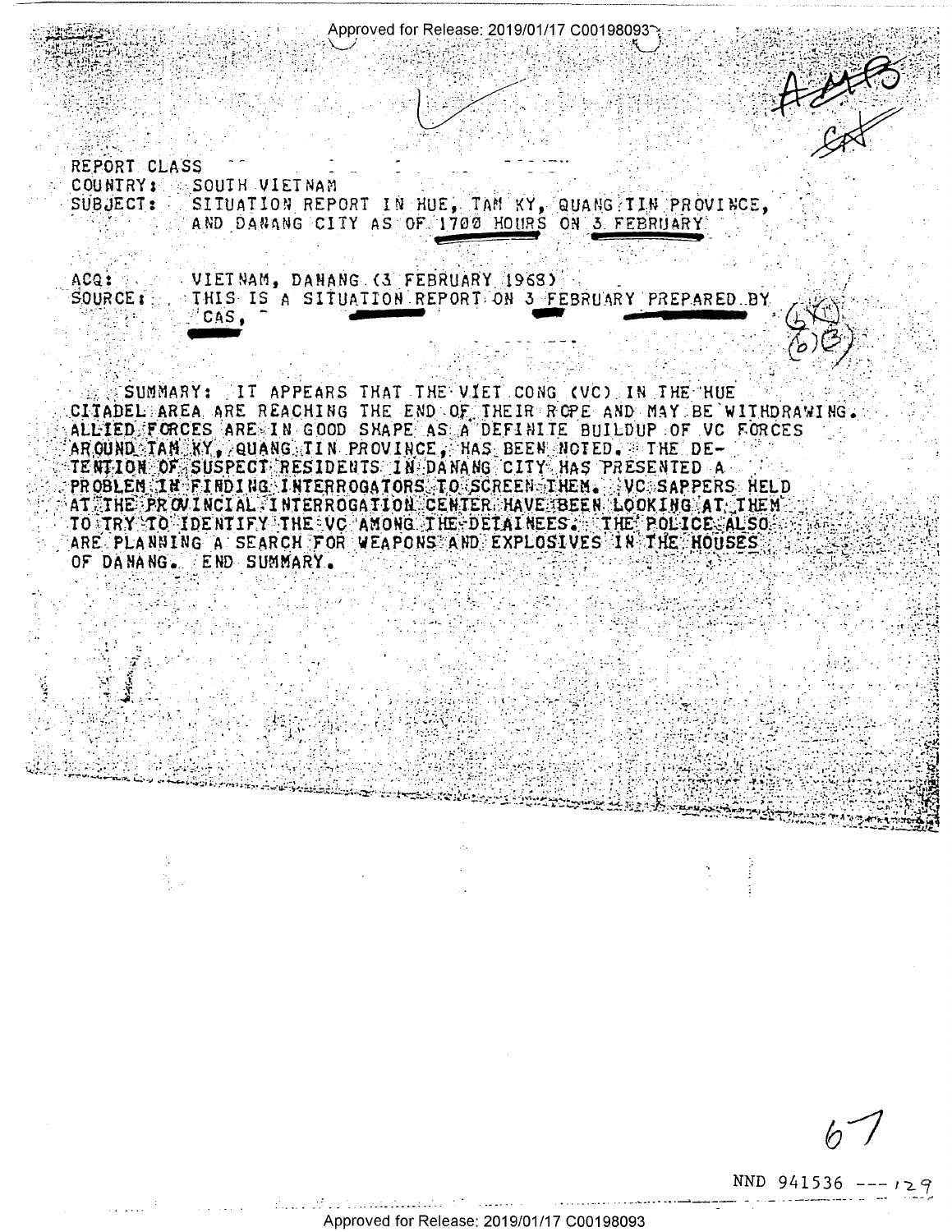Approved for Release: 2019/01/17 C00198093

MAS OF 1700 NOURS, THE ASSISTANT DEPUTY ADVISOR TO I GORPS HEADQUARTERS HAD RECEIVED INFORMATION THAT SUCH VC AS RE-MAIN IN THE CITADEL IN HUE CITY HAVE BEEN FORCED INTO THE SOUTH-WEST CORNER BY ARMY OF THE REPUBLIC OF VIETNAM CARVIN FORCES. THERE IS REASON TO BELIEVE THAT THE VIET CONG (VC) YILL BE CLEARED FROM THE AREA DURING THE NIGHT OF STEERUARY. ZZ, ON 3 FEBRUARY INO POLICEMEN, LE NGOC XUAN AND NGUEYN<br>PHU, WERE INTERVIEWED BY A CAS OFFICER AT THE SURGICAL HISPITAL IN DANANG, WHERE THEY HAD BEEN EVACUATED BY WAY OF PHUSBAI AFTER BEING INJURED DURING THE VC ATTACK ON HUE. BOTH SAID THAT AT APPROXIMATELY 0330 HOURS ON 31 JANUARY THE VC BEGAN A HEAVY MORTAR ATTACK AGAINST THE CITY. ABOUT 6600 HOURS VC DRESSED IN ARVN UNIFORMS SUDDENLY APPREARED EVERYWHERE IN THE AREA OF THE HUE BROADCASTING STATION, WHERE THEY WERE ON GUARD. BOTH POLICEMEN THOUGH IT WAS A GROUND ATTACK AND COULD NOT DETERMINE IF THE VC VERE IN THE CITY AND ATTACKED FROM WITHIN (UP TO THE TIME THEY VERE FOUND BY U.S. MARINES 24 HOURS AFTER THE ATTACK, THE VC HAD<br>NOT OCCUPIED THE HUE RADIO STATION. SOIN SAID THAT PEOPLE GENERALLY<br>EXPECTED A VC ATTACK, BUT NOBODY EXPECTED A GROUND ATTACK ON THE CITY PROPER.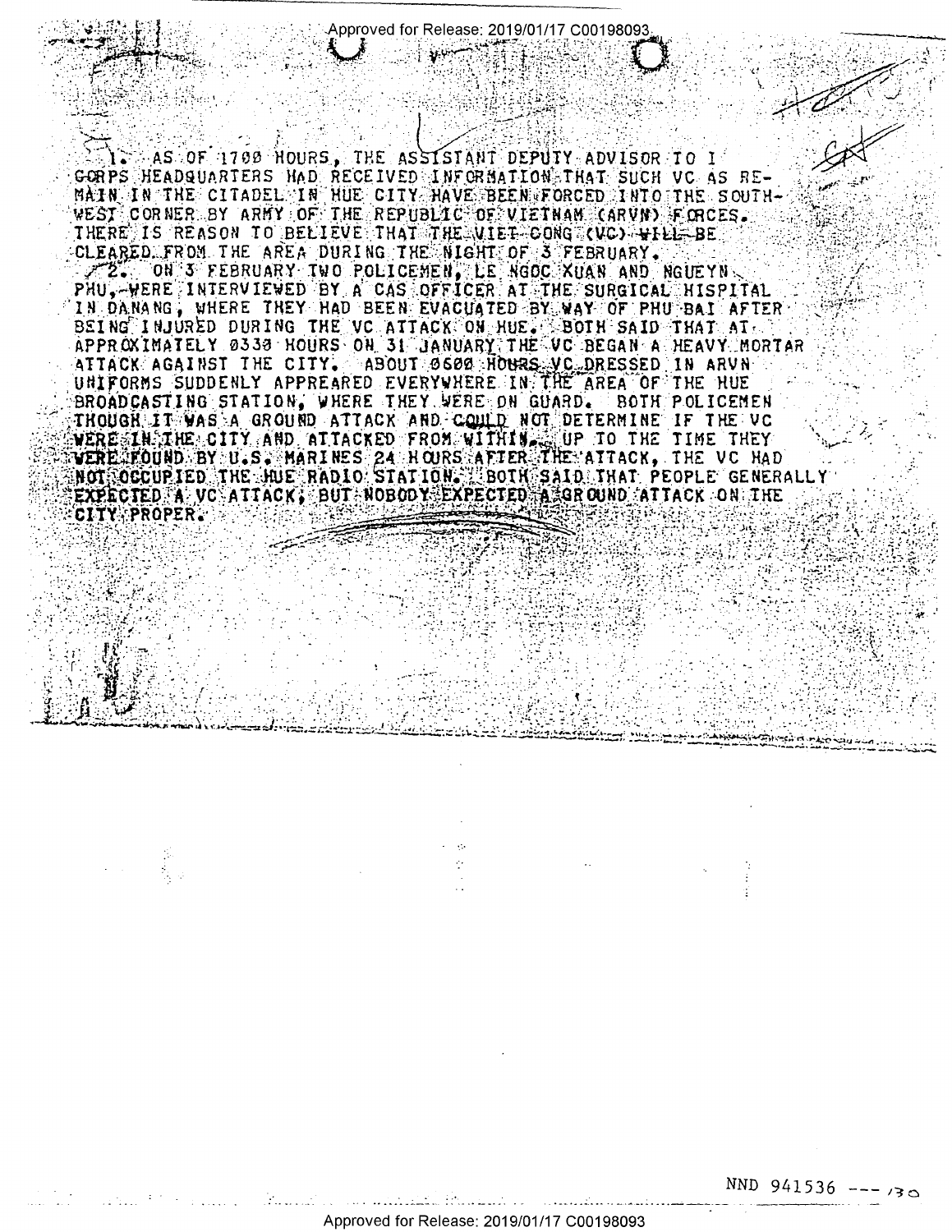AALLIED FORCES APPEAR TO BE IN GOOD SHAPE IN GUANG TIN PROVINCE. A DEFINITE BUILDUP IN THE SIZE OF VC FORCES HAS BEEN NOTED IN THE TAN KY AREA. THE GENERAL SITUATION FRONSTHE MILITARY STANDPOINT HAS BEEN QUIET THROUGHOUT THE DAY OF STEEBRUARY. THE POLICE REPORTED SPORADIC ATTEMPTS IN TAM KY CITY BY SEGMENTS OF THE POPULATION TO FORM DEMONSTRATIONS. THE LEADERS HAVE BEEN APPRENENDED AND DEMONSTRATORS DISBURSED BY ARVN FORCES. 4. OF THE ARE ORIGINALL EARMARKED IN DANANG BY POLICE FOR A CHECK OF INHABITANTS, 750 OF 1,000 HOUSES HAVE BEEN CHECKED. MORE THAN 400 PERSONS HAVE BEEN DETAINED WHICH MAKES THE POLICE HARD-PRESSED TO FIND SUFFICIENT INTEROGATORS ALWAYS A CHRONIC PROBLEM BUTPARTICULARLY ACUTE NOW CONSEQUENTLY PRISONERS ARE JUST BEING HELD WITH A MINIMUM OF SCREENING. SOME OF THE VC SAPPERS BEING HEED AIN THE PROVINCIAL INTERROGATION CENTER HAVE BEEN LOOKING THE DETAINEES OVER TO TRY TO IDENTIFY THE VC AM ONG THEM. APPARENTLY BOWE PERSONS HAVE BEEN PICKED UP WITH NO FIRM REASON FOR CON-SIDERING THEM VO. BOTH THE POLICE SPECIAL BRANCH AND UNIFORMED POLICE THE 197TH POLICE FIELD FORCE (PFF) COMPANY AND A PLATOON OF THE 106TH PFF COMPANY HAVE PARTICIPATED IN THE OPERATIONS CITY

POLICE ARE ALSO EMBARKING ON A SECOND PHASE OF THE OPERATION.

Approved for Release: 2019/01/17 C00198093

NND  $941536$  --- /